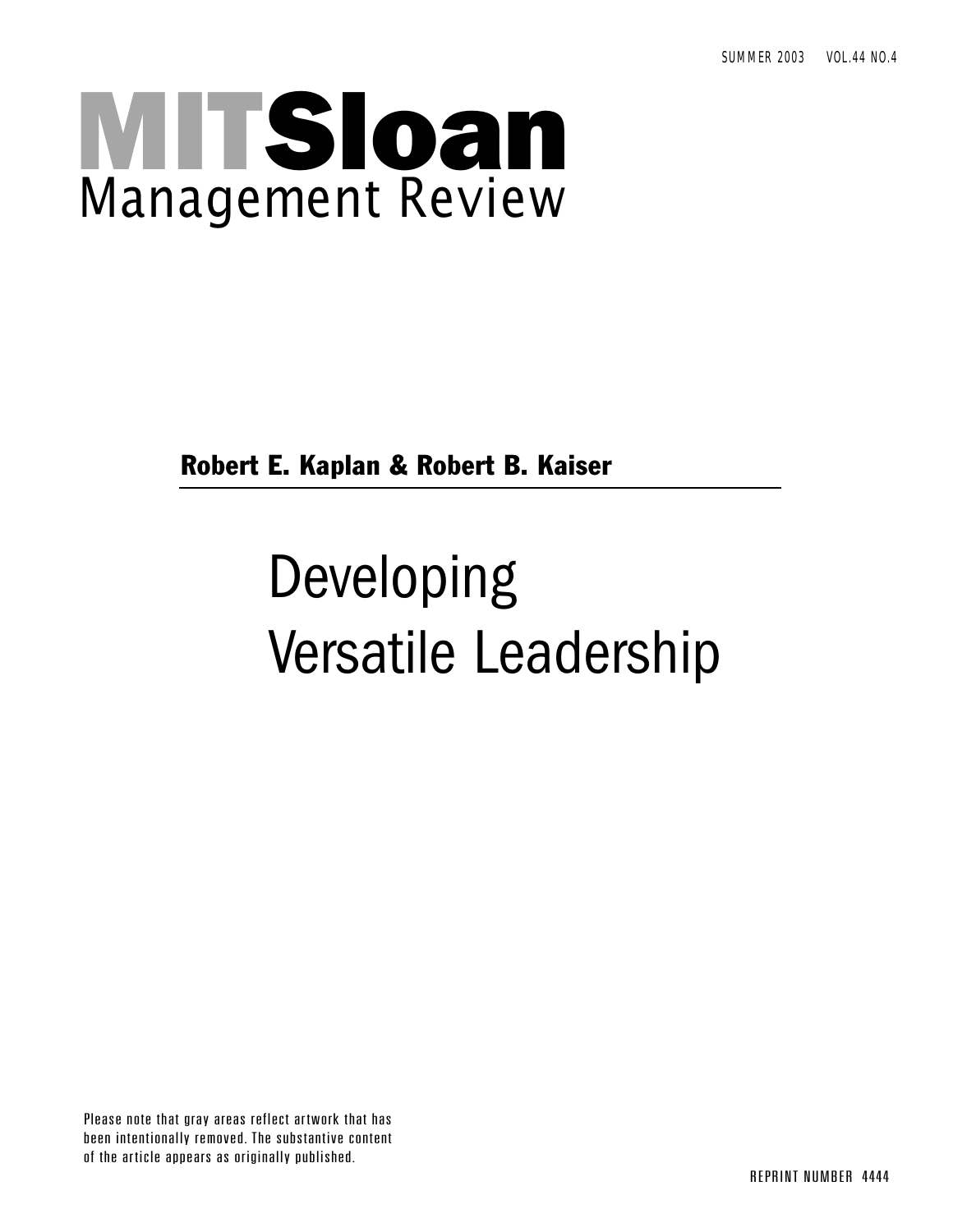## **Developing Versatile Leadership**

Leadership consists of opposing strengths, and most leaders have a natural tendency to overdevelop one at the expense of its counterpart. The resulting imbalance diminishes their effectiveness. But leaders who work to guard against such lopsidedness can increase their versatility and their impact.

#### **Robert E. Kaplan and Robert B. Kaiser**

odern conceptions of leadership suffer from a serious limitation. Although it is generally acknowledged that effective leaders must possess a number of sometimes seemingly contradictory qualities and skill sets, the idea that a strength taken to an extreme can be a weakness does not seem to have registered fully in the practice of management.**<sup>1</sup>** The notion that inadequate performance results from *underdoing* any of the requisite skills — delegating, giving direction, communicating, cooperating with peers and so forth — is well established and reflected in most formal systems designed to assess managers for selection or development. However, the **M**

idea that performance problems can just as easily spring from taking a given behavior to an extreme has received far less attention.

Perhaps the focus on *overdoing* hasn't been as sharp because its problematic aspects are not immediately obvious — after all, leaders often must go to extremes to meet tough challenges. It is difficult to draw the line, however, between making the serious effort required to get things done and going too far.**<sup>2</sup>** A problem commonly seen in recently promoted senior executives, for example, is their difficulty in adjusting their skill sets to the requirements of their higher-level jobs. What had, in their previous positions, been a seemingly inoffensive, even useful, tendency to get heavily involved in

**Robert E. Kaplan** and **Robert B. Kaiser** are consultants with Kaplan DeVries Inc. of Greensboro, North Carolina. (Kaplan is based in New York City.) Contact them at bkaplan@kaplandevries.com and rkaiser@kaplandevries.com.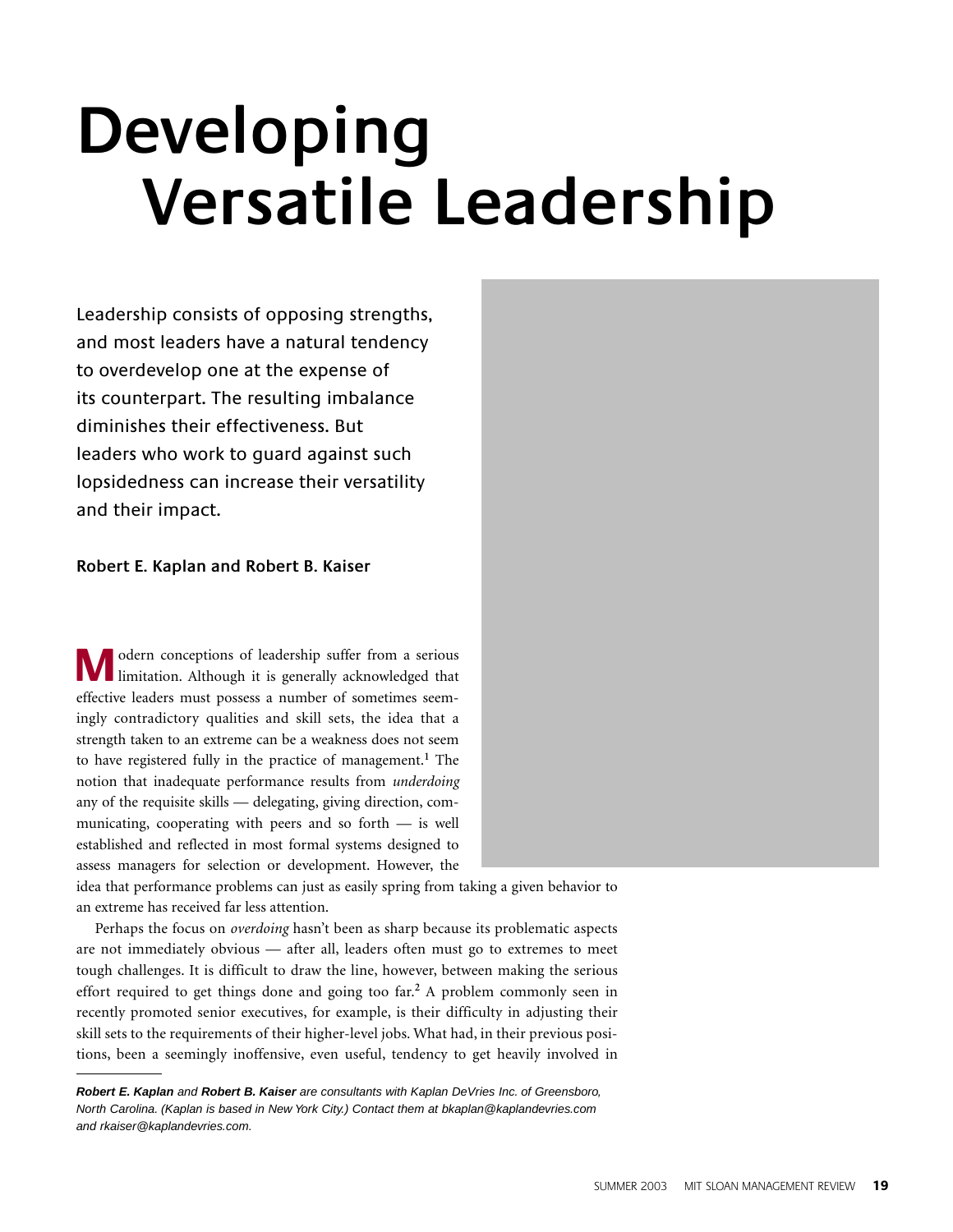operational detail can become a big liability in their new roles, resulting in the misallocation of time and attention away from strategic considerations or getting in the way of direct reports' ability to do their jobs. Still, even in executive positions there are situations that require the individual to get deeply involved. For senior managers, then, effectiveness hinges on the ability to appropriately gear their leadership qualities and skills to the circumstances at hand.

The lack of balance in leadership, which is linked to the idea of overdoing and is well known to individual managers, has also

not fully registered in the practice of management. When presented with two opposing approaches, people in general have a tendency to polarize, placing a high value on the approach in which they have greater faith and competence while overlooking or demeaning the value of the other. Despite their obvious intelligence, executives are no different. They may be too task-oriented and not sufficiently people-oriented, too tough and not responsive enough to people's needs, too big-picture-oriented with not enough emphasis on planning and follow-through. One strategically gifted individual, for example, called the practical

### About the Research

The research reported here proceeded in two stages. The first stage was action research: We conducted comprehensive assessments of the leadership of individual senior managers by interviewing scores of coworkers, past and present, and administering a battery of psychological tests. We analyzed the data rigorously and interpreted it with each executive.**<sup>i</sup>** Patterns gradually emerged — forcefulness taken to an extreme, enabling leadership as the complement of forceful leadership, the tendency for executives to be lopsided one way or the other and so on.**ii** Robert Kaplan then developed a 360-degree survey to measure versatility, or lack thereof, on forceful and enabling leadership. Later a second major duality — strategic and operational leadership — emerged from our ongoing action research, and we added it to the survey. Above all, the survey needed a way to capture overdoing, which is integral to imbalance. The current version of that scale is:

| <b>THE</b><br><b>RIGHT</b><br><b>TOO LITTLE</b><br>AMOUNT<br><b>TOO MUCH</b> |      |      |                         |   |                       |      |      |                     |  |
|------------------------------------------------------------------------------|------|------|-------------------------|---|-----------------------|------|------|---------------------|--|
| $-4$                                                                         | $-3$ | $-2$ | $-1$                    | o | $+1$                  | $+2$ | $+3$ | $+4$                |  |
| Much<br>Too<br>Little                                                        |      |      | Barely<br>Too<br>Little |   | Barely<br>Too<br>Much |      |      | Much<br>Too<br>Much |  |

In the research we have done to date, using three samples of U.S. executives and evolving generations of the 360 degree survey, now called the Leadership Versatility Index, this duality-based way of assessing versatility has proved reliable and valid.**iii** The current pairs of survey items that measure versatility on each of the two dualities have good internal reliability, in the .90s for versatility on the forceful/enabling duality and in the low .80s for versatility on the strategic/operational duality. In addition, ratings from superiors, peers and direct reports converge to a high degree. Indices of inter-rater reliability and interrater agreement easily exceed the minimum standard of .70 and generally reach the upper .80s within each rating group.

We tested our hypothesis that versatility is central to effectiveness by correlating scores on a versatility index with ratings of overall effectiveness. The measure of effectiveness is a single item rated by coworkers on a 10-point scale, where 10 is outstanding and 5 is adequate, and our analyses indicate that this measure is reasonably reliable and valid.**iv** To arrive at an index of versatility we use the Pythagorean theorem to reduce the scores on opposing sides to a single number for each of the two dualities, forceful-enabling and strategicoperational.**<sup>v</sup>**

In each of the three studies we have done — two on only forceful-enabling leadership and one on both dualities there has been a sizable correlation between the versatility index and overall effectiveness, on average in the upper .50s. This was true for ratings of all coworkers taken together and for each group (superiors, peers and direct reports) taken separately. The correlations were

also significant when versatility and effectiveness were each rated by different groups. Furthermore, in the study of both dualities, the correlation between versatility and effectiveness was about .60 in each case, and they each made their own contribution to predicting effectiveness, together explaining over half of the variability. In other words, versatility in terms of these two dualities accounted for the majority of what it meant to be an effective executive.

**i.** R.E. Kaplan, W. Drath and J.R. Kofodimos, "Development at the Top: A Review and a Prospect," in "Research in Organizational Change and Development, Vol. I," eds. R.W. Woodman and W.A. Pasmore (Greenwich, Connecticut: JAI Press, 1987), 229-273; and R.E. Kaplan, "Beyond Ambition: How Driven Managers Can Lead Better and Live Better" (San Francisco: Jossey-Bass, 1991).

**ii.** R.E. Kaplan, "Forceful Leadership and Enabling Leadership: You Can Do Both" (Greensboro, North Carolina: Center for Creative Leadership, 1996).

**iii.** R.E. Kaplan and R.B. Kaiser, "Rethinking a Classic Distinction in Leadership: Implications for the Assessment and Development of Executives," Consulting Psychology Journal: Research and Practice 55, no. 1 (2003): 15-25; and R.B. Kaiser and R.E. Kaplan, "Leadership Versatility Index: User's Guide" (Greensboro, North Carolina: Kaplan DeVries Inc., 2002).

**iv.** Estimates of inter-rater reliability, inter-rater agreement and between-source (i.e., superior, peer and subordinate) convergence correlations for this single-item rating were comparable to meta-analytic estimates of the same statistics for multiple-item scales reported in J.M. Conway and A.I. Huffcut, "Psychometric Properties of Multisource Performance Ratings: A Meta-Analysis of Supervisor, Peer, Subordinate, and Self-Ratings," Human Performance 10 (1997): 331-360.

**v.** For details, see Kaplan and Kaiser, "Rethinking a Classic Distinction in Leadership"; and Kaiser and Kaplan, "User's Guide."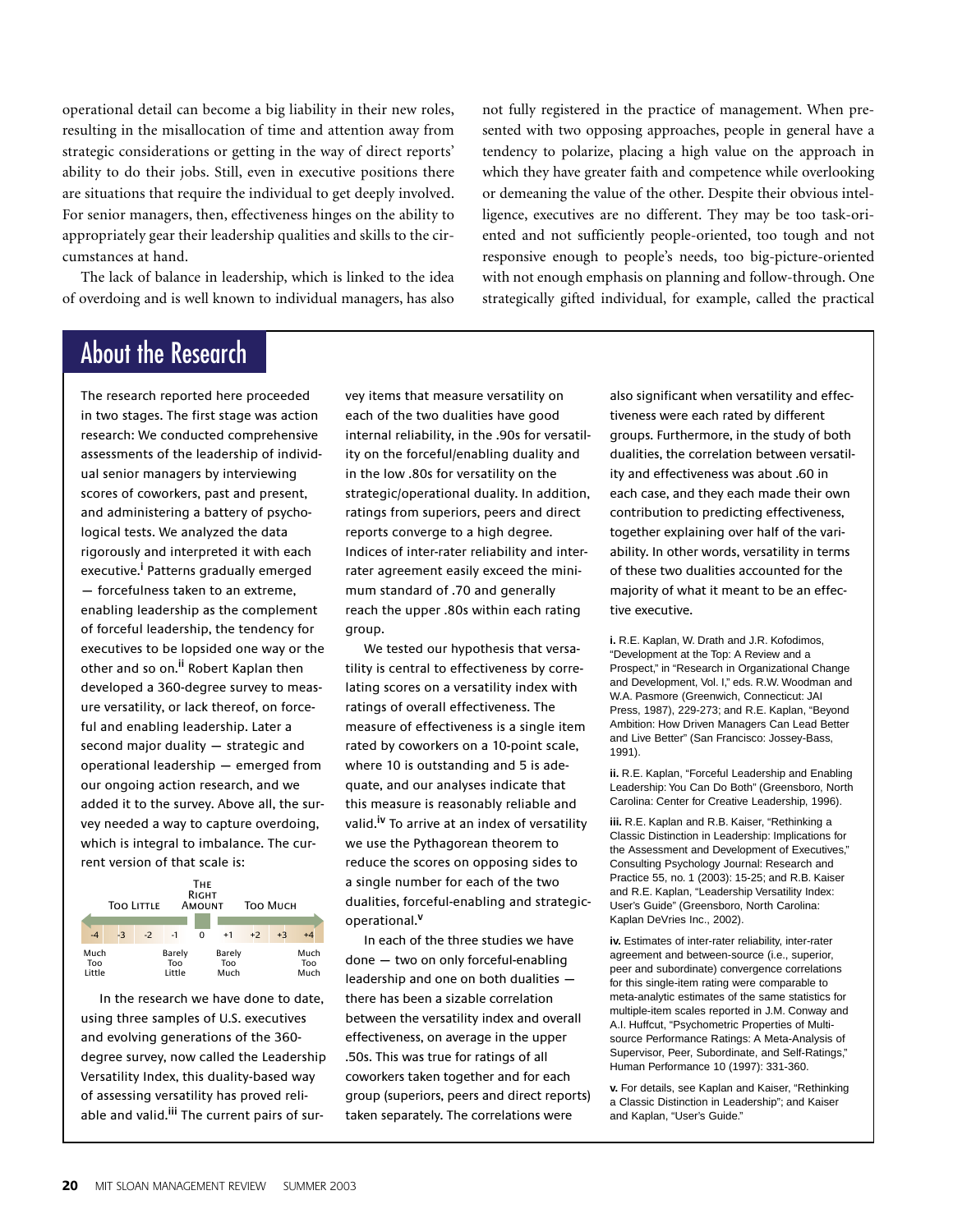process of implementing plans "operational gruel." A senior manager who made a career of turning around troubled operations spoke of strategy meetings as "spending fluff time." A naturally powerful leader expressed severe misgivings about "getalong/go-along" types. Another was too attached to the idea of being "nice" to his people and harbored resentment toward managers who lead with obvious personal power.

We have commonly seen imbalances like these when assessing executives in our consulting work on leadership. To address the imbalances, we have found it helpful to define leadership skills and qualities in terms of paired approaches that may look like opposites but together constitute a balanced whole.**<sup>3</sup>** This view leads to the notion of leadership effectiveness as the ability to draw freely from two opposing sides as appropriate for a given situation, unencumbered by prejudice against or bias for either — in other words, the ability to be versatile. It became clear to us in our work that there are two overarching balances to be struck in that regard: the balance between forceful leadership and enabling leadership (the first to emerge and the one we have studied the most) and the balance between strategic leadership and operational leadership. That is not to say that no other major distinctions apply — that between general-management skills and technical/functional expertise, for instance — but the two highlighted here far exceed any others in importance.

Consulting the literature and relying on our firsthand exposure to executive leaders, we define forceful leadership on the basis of a leader's own intellect and energy — taking charge, taking stands, having leadership presence, being decisive, setting challenging expectations for people, holding them accountable, making tough calls, asking probing questions and so on. We define enabling leadership as creating conditions for other people to be forces in their own right — empowering them, being receptive to where others stand on issues, being responsive to the needs of others, being understanding when others don't deliver, sharing the limelight and so on.

We define strategic leadership as setting long-term direction, thinking broadly about the organization, seeking ways to grow the business, aligning people with the vision and strategy and the like. We define operational leadership as focusing on short-term results, getting involved in operational detail, being grounded in the realities of implementing strategy, using processes to keep people on track and so on.

The two balances seem to complement each other: The strategic-operational duality describes *what* managers work on; the forceful-enabling duality describes *how* they go about it.

These two essential pairs are tacitly understood, if not fully formulated, by most managers. Indeed, leadership experts have long made similar distinctions in the literature. *Forceful* and *enabling,* for example, are our terms (actually, the language that managers use) for a distinction that has been made repeatedly over the last 50 years — autocratic and participative, initiating structure and consideration, "command and control" and employee-centered.**<sup>4</sup>** Yet the models in common use today called competency models — often consist of long, unmemorable lists of skills and personal qualities not generally grouped in pairwise fashion. Therefore, these models miss the chance to identify lopsidedness, in our view the most common impediment to developing effective leadership. Our position is based on the essentially two-sided nature of leadership: For every truth there is an equal and opposing truth, and leadership models are more useful for respecting that reality.

#### **Identifying Lopsided Leadership**

For an assessment tool to diagnose lack of balance, or lopsidedness, it must be able to measure overdoing, something that commonly used performance-rating scales typically do not do. Rather, they reinforce the "more is better" view by attempting to measure either *how often* the manager engages in the behavior (for example, a five-point "extent" scale that ranges from "not at all" to "to a very great extent") or *how well* the manager performs a given task or behavior (for example, on a five-point scale that ranges from "ineffective" to "outstanding").**<sup>5</sup>** Since it is assumed that higher ratings on these scales indicate proficiency or mastery, there is no distinction drawn between "very often" and "*too* often," nor any recognition of the possibility that a manager could possess *too much* of a desired quality.**<sup>6</sup>**

What is needed, then, is a way of measuring leadership that allows for the possibility, in fact the reality, that sub-par managerial performance can result not only from a deficiency of certain skills and behaviors, but also from an excess of them as well. Aristotle made this deceptively simple truth central to his "Ethics."**<sup>7</sup>** He thought of virtue, or efficacy, as the midpoint between excess and deficiency. To measure performance in accordance with this old and worthy idea, we need only employ a rating scale that allows raters to distinguish between too little, the right amount and too much.

We built such a scale into our Leadership Versatility Index,**<sup>8</sup>** a 360-degree questionnaire that we have used for 10 years. In addition to identifying deficiency and sufficiency, the assessment tool also captures an executive's tendency to take things to an extreme. The rating scale's ability to capture overdoing on a single dimension like forceful leadership can in turn help identify an imbalance on a duality such as forceful/enabling.

Using an early version of the Leadership Versatility Index, we constructed two statistically sound scales, one to measure forceful leadership and the other for enabling leadership (for example, "Makes tough calls" vs. "Compassionate," "Makes judgments" vs. "Shows appreciation," "Forces issues" vs. "Fosters harmony"). When we studied a sample of 107 U.S. executives by soliciting ratings from them and 1,036 of their coworkers — superiors, peers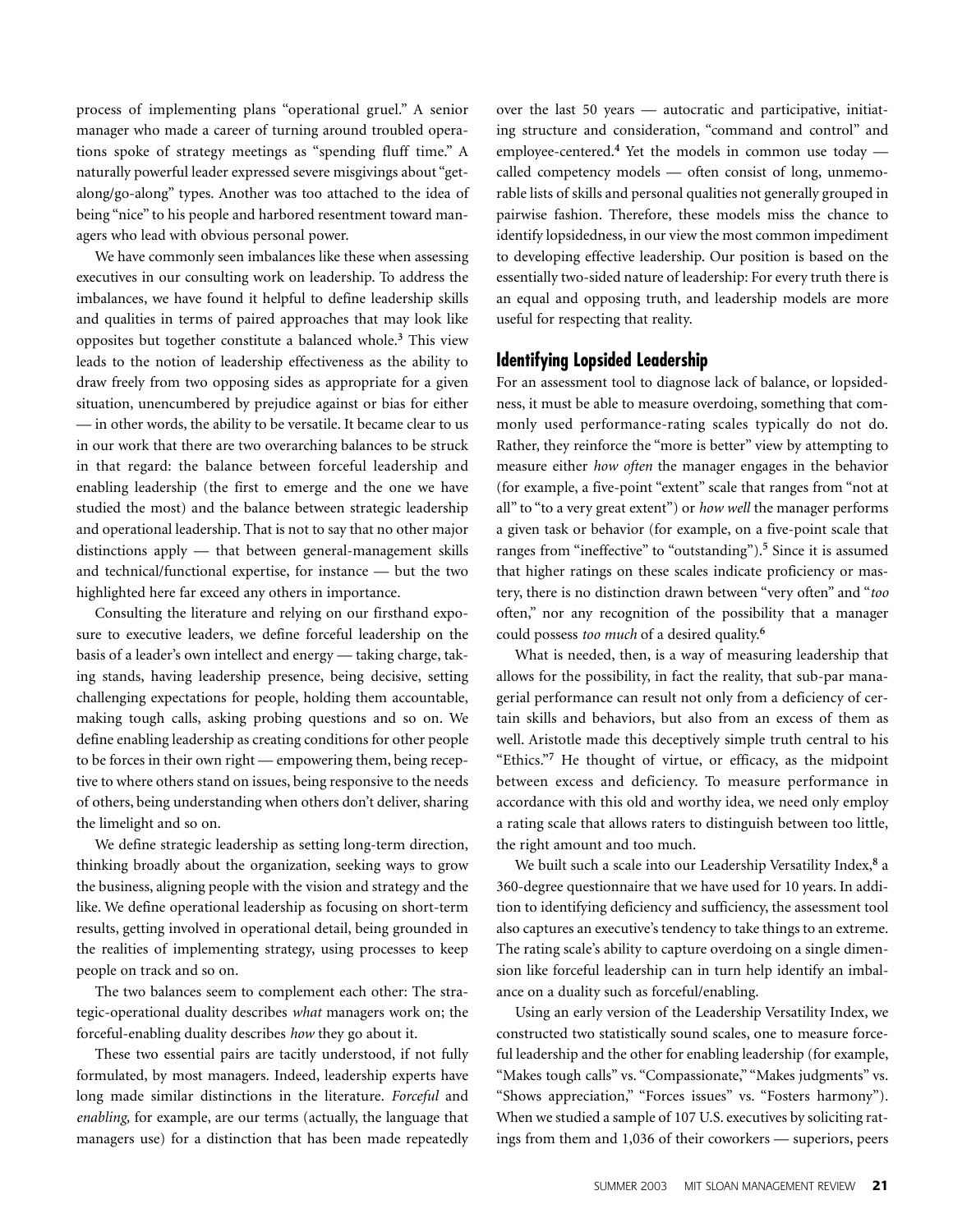and direct reports — we found, as expected, a strong inverse relationship between the two scales. That is, the more forceful managers are, the less enabling they are and vice versa.**<sup>9</sup>** (See "About the Research.") Thus, many managers do not move freely between opposing modes; they show a bias in favor of one mode and a prejudice against its complement.

**The Lopsided Leader** One of the most common patterns in leadership is an overbalance toward being forceful and away from being enabling. There are many variations to this theme. Some individuals are aggressive to the point of being abrasive and abusive. Others take so much responsibility that they crowd out their own staff. Still others are so focused on having their own unit, an extension of themselves, perform exceptionally well that they do not cooperate with peers and even have contentious relationships with them. Although it is less common, the converse pattern also occurs with regularity — an overreliance on enabling behaviors and an underreliance on forceful ones. Some managers are such good listeners, facilitators and consensus builders that their people don't know what they stand for. Other managers are so respectful of other people and so afraid of imposing their ideas on them that they fail to assert themselves. Others have such great faith in people and their potential to develop that they are painfully slow to act on performance problems.

**The Versatile Leader** Versatility — which is the absence of imbalance — is also most usefully defined in terms of pairs of opposing qualities and skills. Versatile leaders are able to continually adjust their behavior, deftly applying the right approach, to the right degree, for the circumstances at hand.**<sup>10</sup>** These are people who can pivot readily from forcing a tough issue to fostering harmony, from holding a blue-sky session to digging into an immediate problem. In that way, the virtues of each approach are maximized and its potential liabilities are avoided. (See "The Virtues and Vices of Leadership Styles.") It may be advantageous to be exceptionally directive or tough, for example, in a turnaround or crisis, but the same approach may be counterproductive in the early stages of negotiating a strategic alliance. Unfortunately, versatility is in short supply. Our research revealed that not even one in five leaders qualifies as versatile.

### **The Virtues and Vices of Leadership Styles**

Taking one leadership approach to the extreme while giving its complement short shrift leads to imbalance and ineffectiveness. The versatile, and therefore effective, leader can draw upon the virtuous aspects of each approach to suit the circumstances at hand. Below is a partial list of the virtues and vices associated with each of leadership's dominant dualities — forceful/enabling and strategic/operational.

| <b>FORCEFUL LEADERSHIP</b>                         |                                                                              | <b>ENABLING LEADERSHIP</b>                                 |                                           |  |
|----------------------------------------------------|------------------------------------------------------------------------------|------------------------------------------------------------|-------------------------------------------|--|
| <b>Vice</b>                                        | <b>Virtue</b>                                                                | Virtue                                                     | <b>Vice</b>                               |  |
| Dominant to the point of<br>eclipsing subordinates | Takes charge; in control                                                     | Empowers subordinates;<br>able to delegate                 | Abdicates responsibility<br>for oversight |  |
| Doesn't hear and value<br>others' opinions         | Takes stands and articulates<br>them clearly                                 | Listens to others' opinions<br>and ideas                   | Takes no clear stands                     |  |
| Insensitive: callous                               | Makes tough calls, including<br>those that have adverse<br>effects on people | Compassionate; responsive<br>to others' needs and feelings | Overly accommodating                      |  |
| Rigid; demoralizes others                          | Holds others accountable                                                     | Understanding                                              | Doesn't hold others<br>accountable        |  |
|                                                    |                                                                              |                                                            |                                           |  |

| <b>STRATEGIC IFADERSHIP</b>     |                                                     | <b>ATIONAL LEADERSHIP</b>                             |                                  |  |  |
|---------------------------------|-----------------------------------------------------|-------------------------------------------------------|----------------------------------|--|--|
| <b>Vice</b>                     | Virtue                                              | Virtue                                                | <b>Vice</b>                      |  |  |
| Looks down the road<br>too much | Focused on setting long-<br>term strategy           | Focused on getting short-<br>term results             | Myopic; has tunnel vision        |  |  |
| Hopelessly conceptual           | Thinks broadly; focused<br>on big picture           | Knows the specifics of how<br>things work             | Bogged down in detail            |  |  |
| Too ambitious                   | Expansive; aggressive about<br>growing the business | Respects the limits of the<br>organization's capacity | Too conservative and<br>limiting |  |  |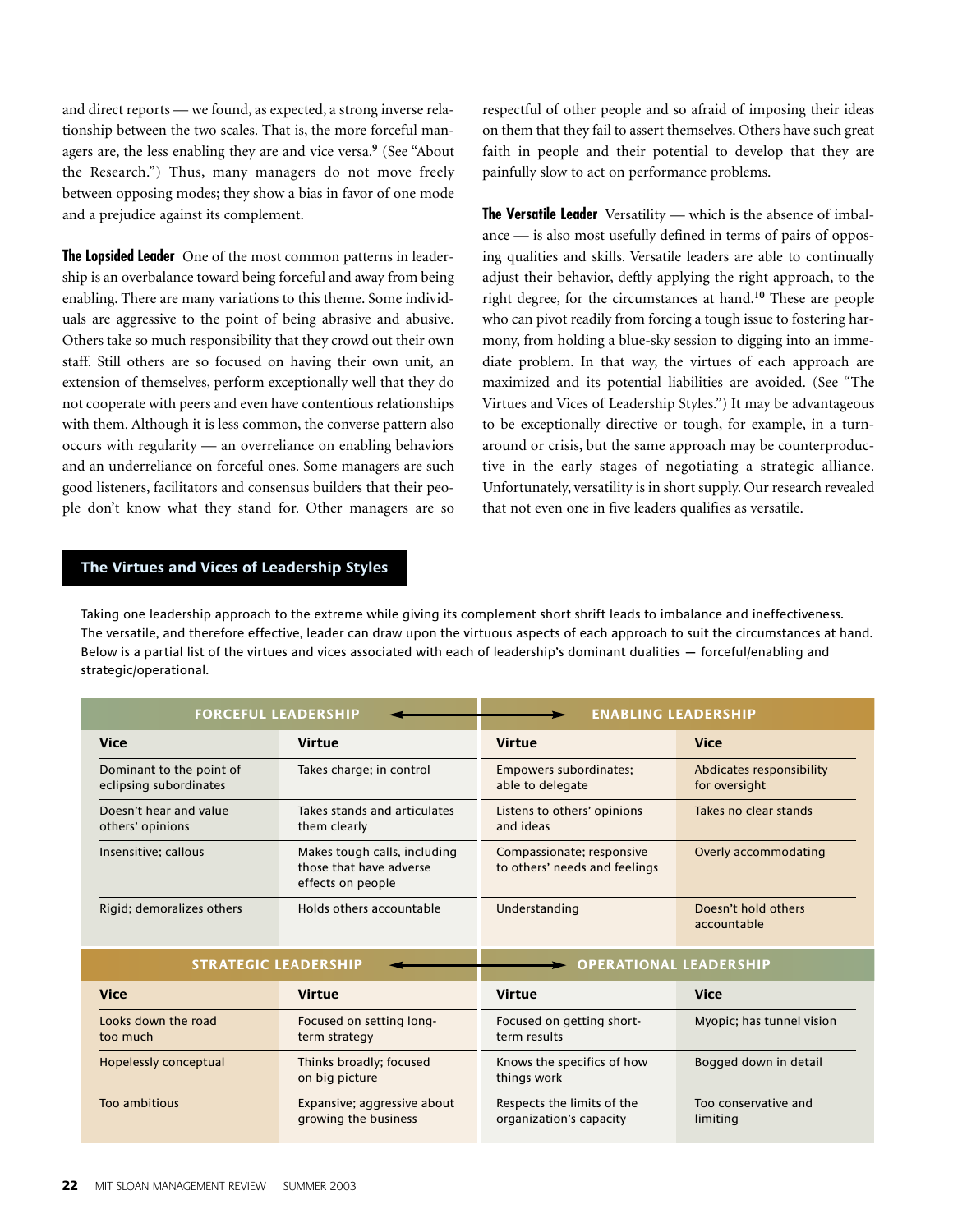Because the two sets of leadership skills in a duality comprise opposite approaches, managers can experience tension between them or even see them as contradictory or incompatible. The challenge for the versatile leader is thus to meet what F. Scott Fitzgerald called "the test of a first-rate intelligence": to hold two opposed ideas in the mind at the same time and still retain the ability to function. That challenge is all the greater, given that most leaders will have to overcome their bias in favor of one of the ideas and against the other. This notion of versatility is not to be mistaken as moderation in all things. It simply denotes a wide and flexible range of behaviors, which can indeed include immoderate behavior when extreme circumstances require it.

Versatility pays off. Our research found a close association between versatility, as measured by our 360-degree questionnaire, and overall effectiveness. In every sample of senior managers we have studied, we found substantial correlations between ratings of effectiveness and versatility on both the forceful-enabling and strategic-operational dualities. These strong statistical relationships reflect the fact that versatile managers are consistently regarded as the most effective leaders in their organizations.

Our data also revealed that, in addition to versatile and lopsided, there is a third, less prevalent leadership pattern: what might be called the "disengaged leader," one who underdoes *both* sides of a duality. Disengaged leadership is associated with the lowest ratings of effectiveness.**<sup>11</sup>**

#### **The Root Causes of Imbalance**

The fact that so many managers are lopsided on one or another duality raises the question: What throws off their behavior?

**Uneven Skill Development** Imbalance can be a function of something as straightforward as overdeveloping one side (hypertrophy) and neglecting to develop the other (atrophy). For example, when a manager is repeatedly given the same type of assignment because of his or her obvious strengths in that area, it can deprive that manager of the opportunity to round out his or her repertoire. Also, the skills most critical to success on the lower levels of an organization — forceful and operational leadership — tend to be well developed in managers and are consequently overused as those managers rise to more senior levels.**<sup>12</sup>** Similarly, the strategic and enabling skills that can be crucial at in upper management tend to be underdeveloped in freshly minted senior managers.

**Skewed Mental Models** All managers operate on the basis of assumptions, beliefs, values and attitudes. When these notions are uninformed, untrue or otherwise distorted, they in turn distort the leader's behavior.**<sup>13</sup>** The least problematic case occurs when an executive fails to realize that the skills that earned her a senior-level position are not the same as those required in that position — that she is, for example, no longer responsible for actually *doing* research and development or marketing but for *orchestrating* the efforts of those who are.

Overgeneralizations also tilt leaders toward imbalance.**<sup>14</sup>** For instance, a manager who interprets his employees' need for autonomy as a mandate to be completely hands-off will often give his staff plenty of latitude to do their jobs but not make himself sufficiently available to provide technical assistance or emotional support; an executive with a core belief in "putting others first" may listen extraordinarily well but have a difficult time articulating her own views with the conviction that his staff is looking for; a manager with an exaggerated fear of overstepping bounds can be accommodating to his peers but inhibited from fighting for the resources that his or her unit needs.

**One-Sided Values** An executive will tend to underemphasize certain skills and approaches that he simply does not deem important or part of his job. We have seen many executives give short shrift to the operational aspects of their jobs because they characterize such attentiveness as being "consumed with details," whereas they envision that their mandate is dealing with strategic considerations. They believe they no longer need to follow up or follow through, and they have yet to discover that those functions simply take on a different character in higher-level positions.

Executives also tend to overdo those things on which they place a premium. Those who are goal-oriented and focused sharply on hitting their targets see all too clearly how important it is to get things done, but they may overlook the strategic question of whether the *right* things are getting done. It is difficult for them to see how something they believe in deeply can be taken too far. It is only when they are asked to consider what goals and functions are being neglected because of their extreme behaviors that the problem begins to come into focus.

**Fear of Inadequacy** A good deal of out-of-balance leadership results from the fear of being inadequate or incompetent even though, in our experience, most executives tend to underestimate their true abilities. Managers will avoid things they believe they are not good at, such as public speaking or dealing with technical issues such as information systems or even e-mail. We have seen executives isolate themselves because they are insecure about their ability to relate to other people, or they shy away from strategy because they fear they are intellectually inadequate.**<sup>15</sup>** Of course, this sets up a self-fulfilling prophecy: Managers who avoid certain approaches because of self-perceived deficiencies forgo the opportunity to improve.

Ironically, underestimating oneself can also lead to *over*doing certain behaviors. Managers who privately underrate their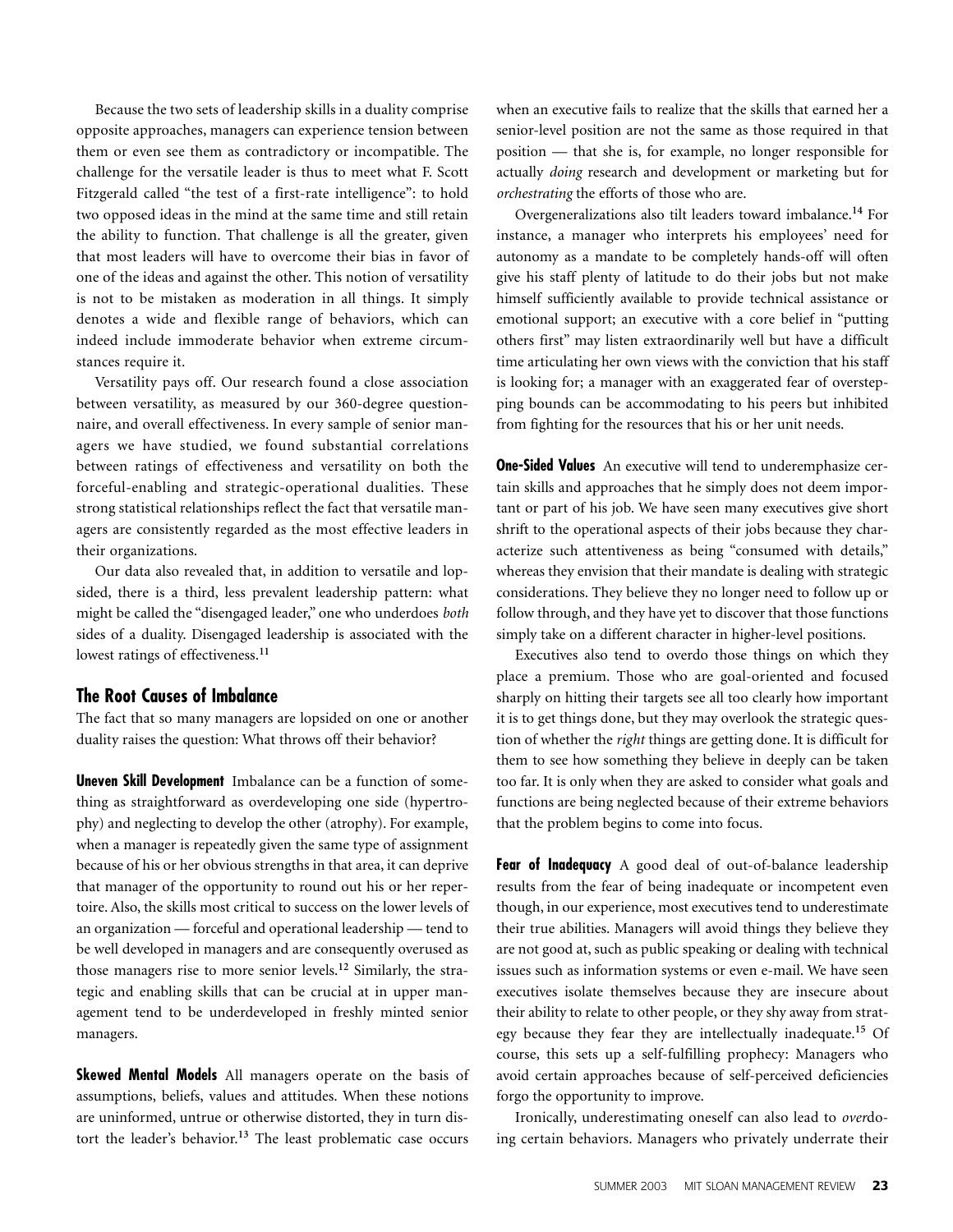### Leadership Models and Measures as an Organizational Intervention

Organizations regularly adopt leadership models to reinforce or change their leadership culture. If such a model is to send a message, it must be compact and clear, which the oft-used long lists of  $competencies - however worthy - are$ not. A list ought to be short enough to be remembered, and the desired leadership qualities should be significant enough to make an impression on managers. It also helps if the list is integrated. The unifying principle that we favor is versatility, the capacity to strike balances between opposite types of leadership. This has the added advantage of reflecting the real tensions and trade-offs that make the job of management a balancing act. What organization doesn't, for example, need to strike a balance between strategic leadership and operational leadership — between positioning the organization for the future and executing its short-term objectives? How many organizations are trying to be more customer-oriented and less internally oriented?

In any of these or similarly paired objectives, imbalance, by definition, is doing too much of one of them. Competency models, which are predicated on

the idea of leveraging strengths but have no way of assessing overleveraging, simply cannot detect when a leadership strength is being corrupted through indiscriminate application. Yet organizations and individuals regularly fall prey to this problem. To determine how balanced (or out of balance) individual managers or an organization's management team may be requires a measure that can capture and express overdoing.

Motorola Inc. has adopted such a model and measure, which we helped to develop.**<sup>i</sup>** The model consists of five leadership requirements: envision, energize, edge, execute, and ethics and character. The first four requirements, which we had no hand in choosing, amount to the two dominant dualities we have identified in our research. "Envision" and "execute" are synonymous with strategic leadership and operational leadership, respectively. "Edge" is the equivalent of forceful leadership and "energize" has properties of enabling leadership. The fifth requirement, ethics and character, refers to the individual's core values and is the base on which the other four requirements rest. The performance measure that we developed for Motorola employs two rating scales designed to detect imbalance. Using the two scales, subordinates and superiors rate a target manager on 33 specific behaviors. On the first scale, raters are asked to evaluate the manager's effectiveness on each behavior from 1 (ineffective) to 5 (extraordinarily effective). On the second scale they rate how the manager should change his behavior to become more effective — that is, from "do a lot less" (a rating of –3) to "do a lot more" (a rating of +3).

A leadership model of this sort, organized around basic dualities germane to an organization, equips that organization to better analyze job requirements, assess individuals, make staffing decisions, plot development plans and reward people — in other words, it helps form the basis of a talentmanagement system designed to build the desired leadership culture.

**i.** R.B. Kaiser, S.B. Craig, R.E. Kaplan and C. McArthur, "Practical Science and the Development of Motorola's Leadership Standards and Assessment Instrument" (presentation at the 17th Annual Conference of the Society for Industrial and Organizational Psychology, Toronto, Ontario, April 12- 15, 2002).

own competence, for instance, are liable to put pressure on themselves to demonstrate their value at every opportunity, depriving their staff of the chance to answer their own questions or solve their own problems. Others who believe they are not well liked may ignore subordinates' performance problems. Indeed, many of the excesses in managerial behavior are compensatory.

The tendency to do too much is often linked to a concern about doing too little. Driven people, for example, lack objectivity about what is reasonable to expect of themselves and others. The literature on perfectionism is replete with insights into this phenomenon.**<sup>16</sup>** Managers who take too much responsibility are privately afraid that they will not take enough. Those who take too much power may harbor a mistaken sense of themselves as relatively powerless. Individuals who intimidate others intellectually are surprised to hear that said about themselves, because they actually feel intellectually inadequate.

Senior managers who take too much credit or are arrogant are actually among the least sure of themselves.

**The Tendency To Polarize** Human beings' inherent tendency to see choices as either/or scenarios feeds into the psychology of overdoing and underdoing. When presented with a pair of opposing virtues, most people tend to choose one over the other, though in fact they may not even realize they are making a choice. For whatever personal, historical or organizational reason, they adopt a principle, a truth about leadership and do not realize they are forsaking its complementary truth.

Take the case of an executive who excels at treating people well. She listens attentively and creates an atmosphere in which people feel comfortable speaking up in meetings. She empowers people and supports them when they need help. She is softspoken and nonthreatening. She believes in this way of leading and strongly identifies with it. The problem is that she has turned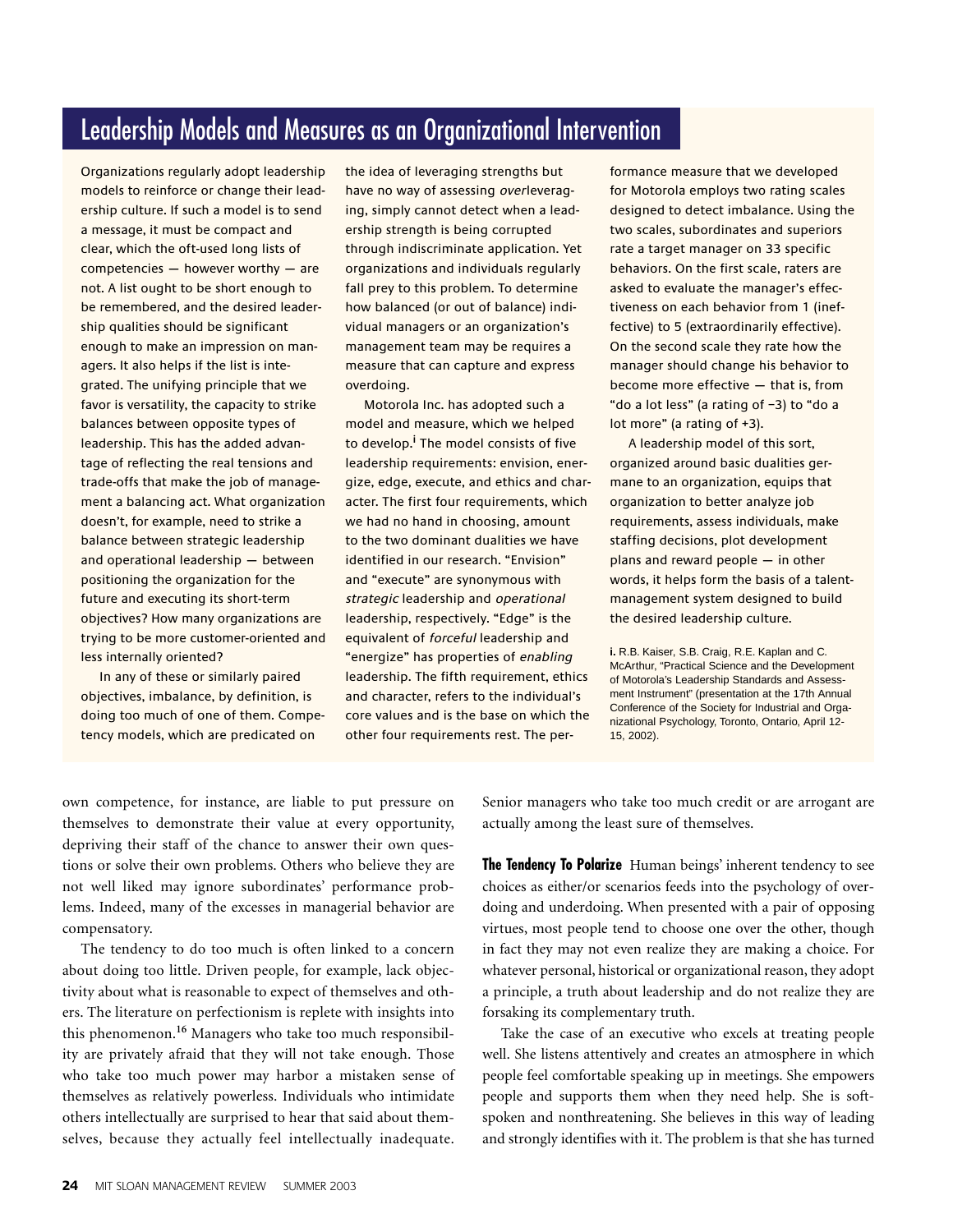her back on power and self-assertion, on telling people what they may not want to hear — for example, that she is not satisfied with their performance or is unhappy about a missed deadline. This is a nearly pure case of polarizing. The individual has formed a blind attachment to the enabling side of leadership because she can find practically no fault with it. She has misgivings about the forceful side because she focuses only on its negative aspects and excesses. The side she turns away from becomes her blind side and compromises her performance.

#### **How Managers Can Improve Themselves**

An out-of-balance leadership style almost always rests on the shaky foundation of distorted beliefs about leadership, as well as associated fears. The duality-oriented model of leadership is useful because it naturally calls attention to the beliefs and feelings that underlie a manager's approach. (See "Leadership Models and Measures as an Organizational Intervention.") The resulting selfawareness puts managers in a stronger position to increase their versatility and, thereby, boost their effectiveness.

The first step toward correcting imbalance is to see it in oneself. Our data show that executives have difficulty with this: Their reading of their versatility or lack thereof was often inaccurate. Self-ratings were barely related to coworker ratings — on versatility, on effectiveness or on the link between the two. Yet superior, peer and subordinate ratings showed substantial convergence with one another. What's more, self-ratings of versatility bore virtually no relationship to self-ratings of overall effectiveness.**<sup>17</sup>** It seems that everyone sees leadership imbalances and their link to ineffectiveness except for the person in question.

Whether a manager overdoes or underdoes something, he tends to look upon it as the proper response to the task at hand. Because he overdoes what he's good at, he places a high value on it and has a difficult time seeing how one can do too much of a good thing. Because he underdoes what he does not value, he has trouble seeing the problem with neglecting what he deems valueless behavior. It is no wonder that performance problems don't get corrected easily.

**Strengthening the Weak Side** If they're not careful, managers can fool themselves into thinking that making up a versatility deficit is merely a matter of acquiring a skill. But reversing an imbalance requires internal work — contending with a misconception, a bias, a prejudicial attitude or a fear. The easiest internal change is simply to recognize what the job requires. It is relatively easy to make that intellectual adjustment, but the emotional and behavioral adjustments are not nearly as straightforward.

It can be equally challenging to put a highly personal modus operandi into perspective. A manager who, for instance, values her own autonomy and self-sufficiency and operates best that way must nevertheless recognize that her staff's needs may be quite different and that she must adjust her style to meet those needs.

Harder still for a manager is overcoming an inhibition or fear of what he would become if he were to strengthen his neglected side. Forceful managers, for example, worry that they will become weak. Overly enabling managers worry that they will become mean, abrasive or power-mongering. Looking across the dividing line, they see not the virtues of the other side but the worst excesses, and they recoil. These fears cut straight to the heart of managers' sense of who they are. The more out of balance the manager, the more polarized the mind-set and the stiffer the emotional challenge.

Complicating the task, otherwise objective managers have difficulty gauging how much of the new behavior they are exhibiting and, afraid of exhibiting too much, they regularly overestimate. As one shrewd fellow said, "I'm learning that when I think I'm coming on like a ton of bricks not to worry about that because my sensors are bad and so my data are unreliable." Knowing this, he has taken to asking others for their reading.

**Moderating the Overused Side** To stop overdoing it, managers also need to do some internal work, although of a somewhat different character. Rather than strengthening muscles they have allowed to atrophy, they have to undertrain muscles developed to the point of hypertrophy. That kind of work involves learning to place less value on, and identify less with, a particular skill or personal quality such as operational competence or tough-mindedness. Underneath these exaggerated values or distorted beliefs often lie unacknowledged needs or fears. Managers whose fear of not being responsible enough leads to a debilitating sense of responsibility, or whose anxiety about not adding enough value causes them to strain to prove themselves at every opportunity often cannot allay such anxieties on their own. They can, however, be greatly aided with positive feedback about their competence in general or in the particular respect that they fret about — *if* they can internalize the feedback.**<sup>18</sup>**

The key to moderating strengths that have been taken to an extreme is for managers to learn to be more nuanced in their application. When managers contemplate easing up, they tend to worry that they will lose all of the capability they rely so heavily upon. Unconsciously, they treat any modulation as binary. They need to see the control mechanism not as an on-off switch, but rather as a dial, one that they simply can turn down a notch or two. They don't have to give up their gift; they can instead make more discriminating, and therefore more effective, use of it.

#### **REFERENCES**

**1.** The concept that overused strengths can become weaknesses is not entirely absent from the field of leadership assessment, though it is rarely reflected in the design of standard tools. When considered,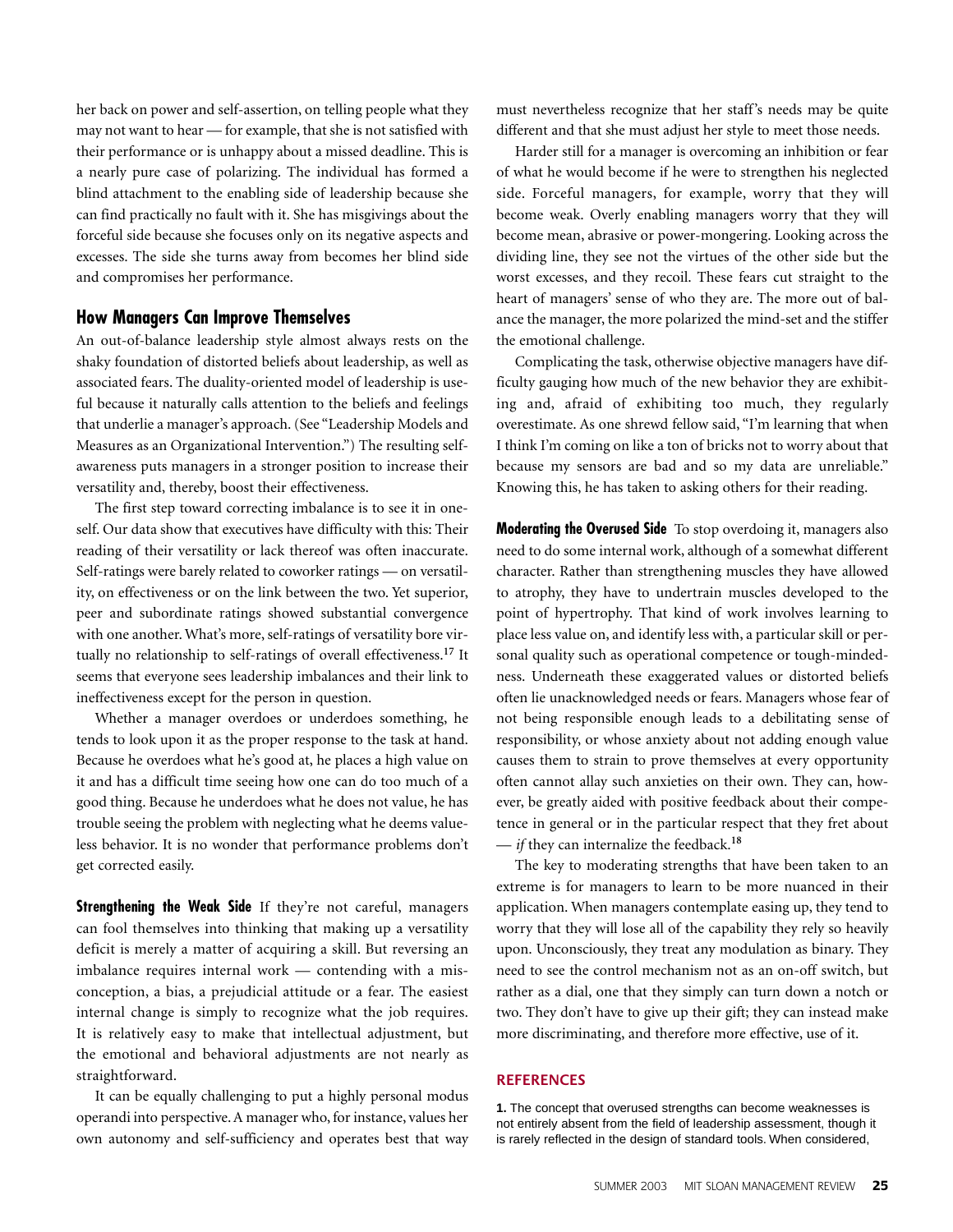it tends to be treated as an afterthought rather than integral to the design of the measure. For instance, some instruments provide prescriptions for leadership development by comparing ratings of "how often" the manager does a particular thing to an "ideal amount" that is estimated using a statistical formula. Using other instruments, respondents rate how often the manager engages in a number of specific behaviors, indicating whether the manager should do more, less or the same amount of each of several sets of behaviors — not each specific behavior. See, for example, J.B. Leslie and J.W. Fleenor, "Feedback to Managers: A Review and Comparison of Multi-Rater Instruments for Management Development" (Greensboro, North Carolina: Center for Creative Leadership, 1998).

**2.** Research on derailment has shown that the strengths that propel managers up the corporate ladder can become liabilities. See W.M. McCall and M.M. Lombardo, "Off the Track: Why and How Successful Executives Get Derailed" (Greensboro, North Carolina: Center for Creative Leadership, 1983); and M.M. Lombardo and C. McCauley, "The Dynamics of Management Derailment" (Greensboro, North Carolina: Center for Creative Leadership, 1988).

**3.** The dualism inherent in life and leadership has long been observed. In the 6th century B.C., Pythagoras assembled a much studied table of opposites. (See, for example, K.S. Guthrie, ed., "The Pythagorean Sourcebook and Library," Grand Rapids, Michigan: Phanes Press, 1987). The contemporary field of leadership has seen many two-sided models. Consider, for example, Blake and Mouton's "managerial grid" with its two axes, i.e., concern for production and concern for people; R.R. Blake and J.S. Mouton, "The Managerial Grid" (San Francisco: Gulf Professional Publishing Co., 1994). Or Douglas McGregor's Theory X and Theory Y; D. McGregor and W.G. Bennis, "The Human Side of Enterprise: 25th Anniversary Printing" (New York: McGraw-Hill/Irwin, 1985). Or Robert Quinn's competing managerial values, results and relationships, stability and change; R.E. Quinn, "Beyond Rational Management: Mastering the Paradoxes and Competing Demands of High Performance" (San Francisco: Jossey-Bass, 1991).

**4.** For a comprehensive review of the many variations on this theme, see B.M. Bass, "Bass and Stogdill's Handbook of Leadership: Theory, Research, and Managerial Applications," 3rd ed. (New York: Free Press, 1990), 415-543.

**5.** Leslie and Fleenor, "Feedback to Managers."

**6.** F. Shipper, "Mastery and Frequency of Managerial Behaviors Relative to Sub-Unit Effectiveness," Human Relations 44, no. 4 (1991): 371- 388; and F. Shipper and C.S. White, "Mastery, Frequency and Interaction of Managerial Behaviors Relative to Subunit Effectiveness," Human Relations 52, no. 1 (1999): 49-66.

**7.** Aristotle, "Vol. XIX. Nicomachean Ethics," translated by H. Rackham (Cambridge, Massachusetts: Harvard University Press, 1926).

**8.** The data summarized here is presented in greater detail in R.E. Kaplan and R.B. Kaiser, "Rethinking a Classic Distinction in Leadership: Implications for the Assessment and Development of Executives," Consulting Psychology Journal: Research and Practice 55, no. 1 (2003): 15-25; and R.B. Kaiser and R.E. Kaplan, "Leadership Versatility Index: User's Guide" (Greensboro, North Carolina: Kaplan DeVries Inc., 2002).

**9.** Prior studies of this basic distinction, by whatever name, have shown either a negligible or, most often, a sizable positive correlation between the assertive, task-oriented side and the participative, people-oriented side of leadership. We suspect the reason is that, to date, researchers have not directly measured overdoing. See Bass, "Handbook of Leadership" (chap. 24), for a narrative review. For a quantitative review of more than 200 primary studies that examined the correlations between these two dimensions of leader behavior, refer to R.F. Piccolo, T.A. Judge and R. Ilies, "The Ohio State Studies: Consideration and Initiating Structure Revisited" (presentation at the 17th

Annual Conference of the Society for Industrial and Organizational Psychology, Orlando, Florida, April 11-13, 2003). Both reviews concluded that a strong and positive relationship exists between the two, and both acknowledge that this is inconsistent with how the two dimensions are conceptualized.

**10.** We fully recognize that so-called "contingency theorists" have considered the idea of versatility since the 1960s. These theorists argued that the most effective leadership behavior depended on circumstantial factors. "Situational leadership theory" has been the most popular of these models, most recently articulated in P. Hersey, K.H. Blanchard and D.E. Johnson, "Management of Organizational Behavior," 8th ed. (Englewood Cliffs, New Jersey: Prentice Hall, 2000). During that same period, Victor Vroom presented a decision-making tree to help managers determine how much to involve others in a decision on the basis of situational factors like the importance of decision quality, acceptance, speed and so on; see V.H. Vroom and P.W. Yetton, "Leadership and Decision-Making" (New York: John Wiley & Sons, 1973). A contingency theory relevant to the strategic/operational distinction has not yet been put forth, suggesting that social scientists are more interested in the how of leadership than the what.

**11.** The three nonversatile patterns — lopsided toward forceful, lopsided toward enabling, and disengaged — correspond to the three basic leadership styles identified in Kurt Lewin's seminal research from the 1930s — authoritarian, democratic and laissez-faire; see K. Lewin, R. Lippitt and R.K. White, "Patterns of Aggressive Behavior in Experimentally Created Social Climates," Journal of Social Psychology 10 (1939): 271-301. These patterns also correspond to the three counterproductive interpersonal orientations that Karen Horney, the psychoanalytic theorist, formulated. What she called "moving against others" corresponds roughly to forceful, "moving toward others" to enabling and "moving away from others" to disengaged; see K. Horney, "Our Inner Conflicts: A Constructive Theory of Neurosis" (New York: W.W. Norton, 2003).

**12.** For a recent description of the changes in perspective and values required when advancing upward in the management hierarchy, see R. Charan, S. Drotter and J. Noel, "The Leadership Pipeline: How To Build the Leadership-Powered Company" (San Francisco: Jossey-Bass, 2000).

**13.** R.E. Kaplan and R.B. Kaiser, "The Turbulence Within: How Sensitivities Throw Off Performance in Executives," in "Leading in Turbulent Times," eds. R.J. Burke and C.L. Cooper (Oxford: Blackwell, in press).

**14.** Overly simplistic worldviews also account for lopsided leadership. Douglas McGregor's Theory X and Theory Y, for instance, are relevant to imbalance on the forceful/enabling duality. Theory X managers, who believe that people are motivated to do just enough to get by and are basically lazy, tend to be too forceful and do not enable enough. Believing that people are basically motivated to work hard and will do so if given the right conditions, Theory Y managers are inclined to be too enabling and not forceful enough. We suspect that versatile leaders see the grain of truth in both positions. See McGregor and Bennis, "The Human Side of Enterprise."

**15.** R.E. Kaplan, "Internalizing Strengths: An Overlooked Way of Overcoming Weaknesses in Managers" (Greensboro, North Carolina: Center for Creative Leadership, 1999); and R.E. Kaplan, "Know Your Strengths," Harvard Business Review 80 (March 2002): 20-21.

**16.** S.J. Blatt, "The Destructiveness of Perfectionism: Implications for the Treatment of Depression," American Psychologist 50, no. 12 (1995): 1003-1020.

**17.** Kaplan and Kaiser, "Rethinking a Classic Distinction in Leadership."

**18.** Kaplan, "Know Your Strengths," and Kaplan, "Internalizing Strengths."

**Reprint** 4444. *For ordering information, see page 1.*

**Copyright** *Massachusetts Institute of Technology, 2003. All rights reserved.*